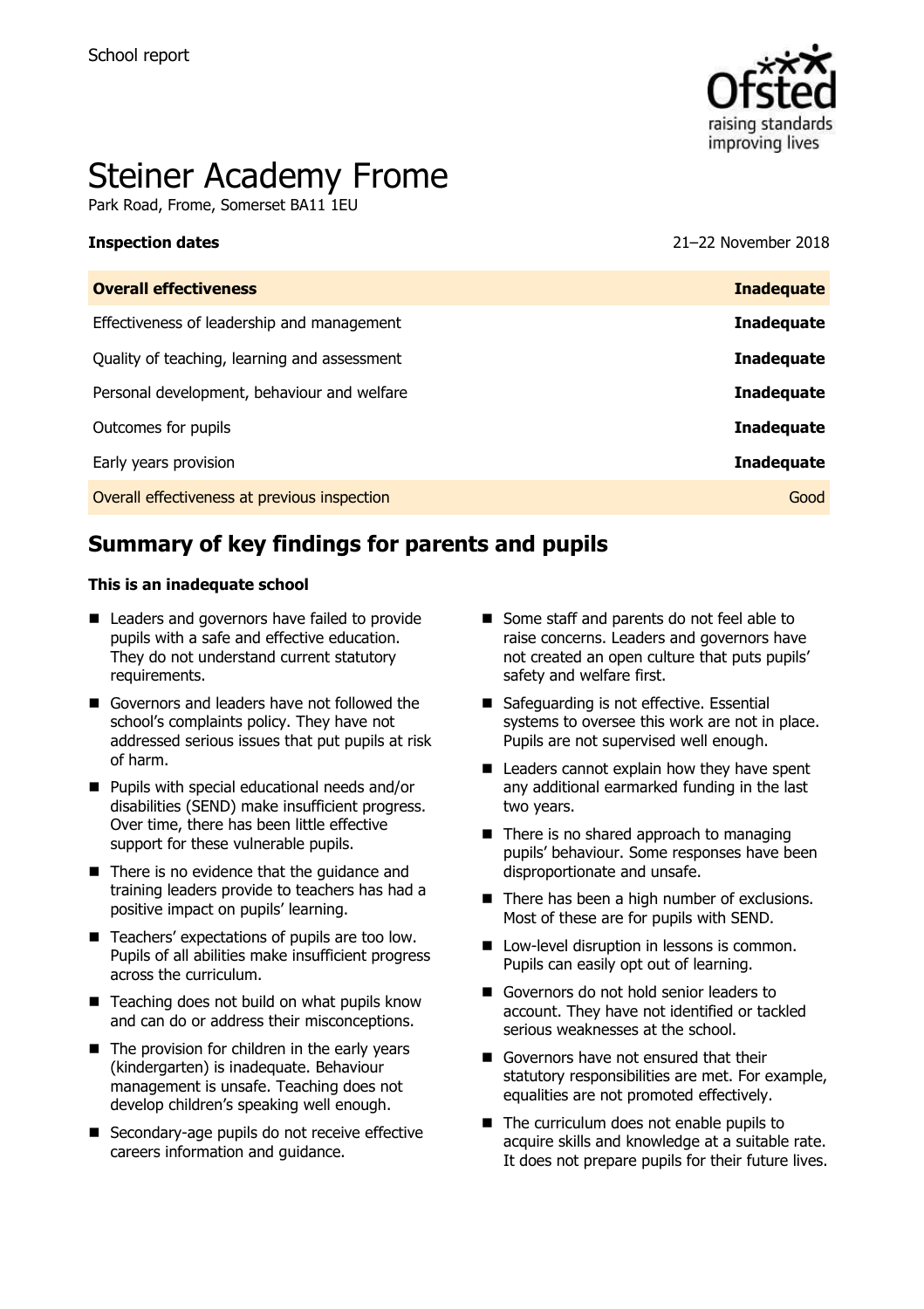

## **Full report**

In accordance with section 44(1) of the Education Act 2005, Her Majesty's Chief Inspector is of the opinion that this school requires special measures because it is failing to give its pupils an acceptable standard of education and the persons responsible for leading, managing or governing the school are not demonstrating the capacity to secure the necessary improvement in the school.

### **What does the school need to do to improve further?**

- Take immediate action to safeguard pupils by ensuring that:
	- keeping pupils safe takes priority in all aspects of the school's work so that staff and parents feel able to raise concerns at any time
	- records of child protection and the management of allegations are fit for purpose and enable effective oversight of this work
	- systems and approaches to recruiting staff include all necessary suitability checks
	- there is a clear code of conduct for staff behaviour
	- staff receive and follow clear guidance about using physical restraint with pupils
	- pupils are adequately supervised at all times.
- $\blacksquare$  Improve leadership and management by ensuring that:
	- senior leaders, middle leaders and governors understand their roles and responsibilities and fulfil them effectively
	- governors hold senior leaders to account rigorously
	- complaints are investigated thoroughly and fairly, and outcomes are communicated clearly to complainants and used to make improvements to the school
	- leaders check the impact of their work on pupils' safety, welfare and achievement
	- all pupils who have SEND receive effective support that enables them to make good progress
	- additional funding is spent appropriately and improves pupils' outcomes
	- the curriculum meets pupils' needs, enables them to achieve well and prepares them effectively for the future.
- Improve pupils' personal development, behaviour and welfare so that it is good, by ensuring that:
	- the behaviour policy is fit for purpose, sets out high expectations and clear, safe and proportionate sanctions, and is applied consistently across the school
	- low-level disruption in lessons is minimised
	- pupils of all ages learn how to keep themselves safe
	- secondary pupils receive effective careers information and guidance.
- Improve teaching, learning and assessment so that pupils' outcomes are good, by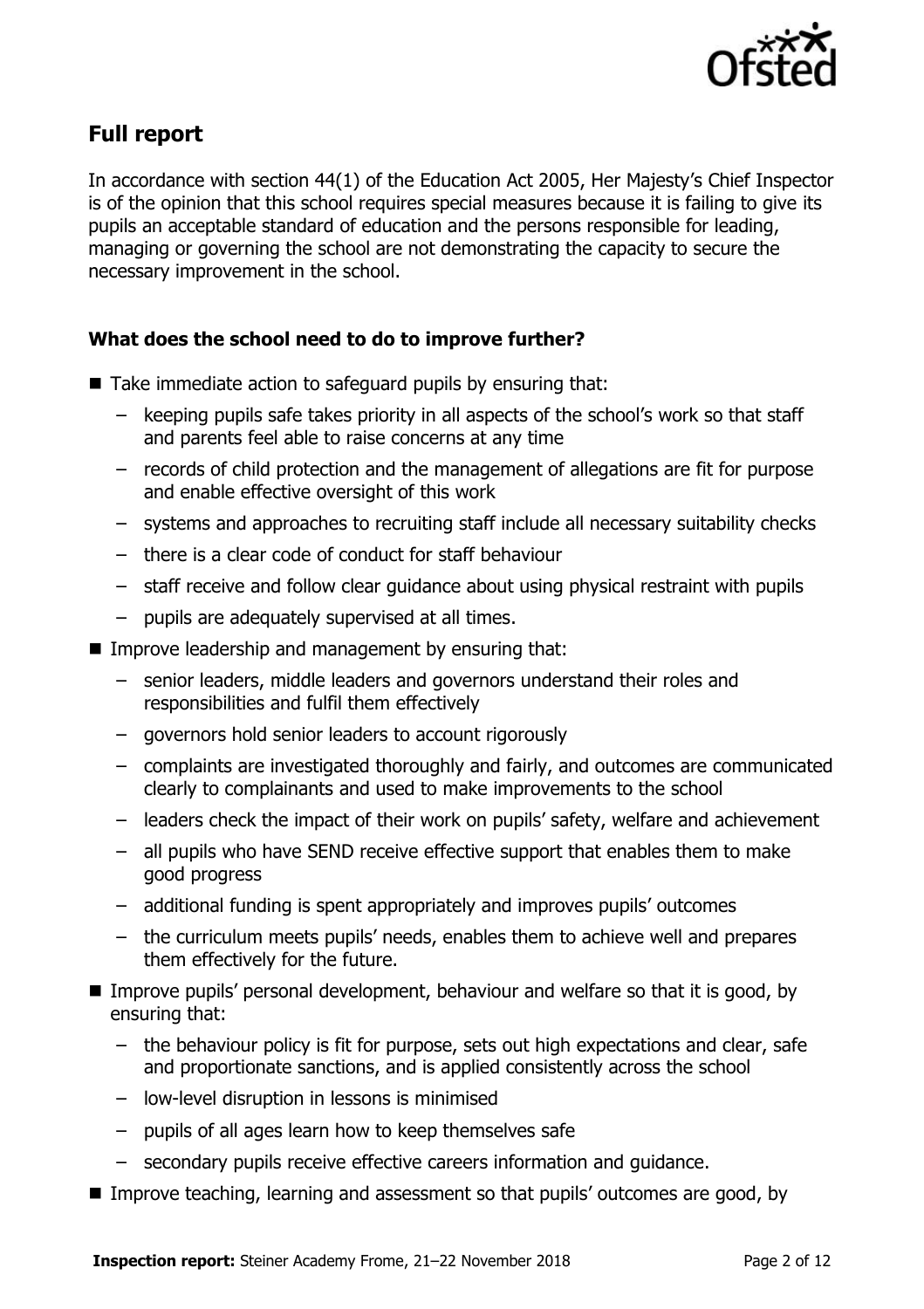

ensuring that:

- staff have consistently high expectations for pupils' achievement and attitudes to learning
- learning is suitably demanding for pupils of all abilities and builds on what they know and can do
- teachers make use of effective questions and checks on pupils' learning during lessons to adjust and increase the impact of their teaching
- teachers in the kindergarten enable children to develop their speaking and listening skills effectively.

An external review of governance should be undertaken in order to assess how this aspect of leadership and management may be improved.

An external review of the school's use of pupil premium should be undertaken to assess how the use of this funding may be improved.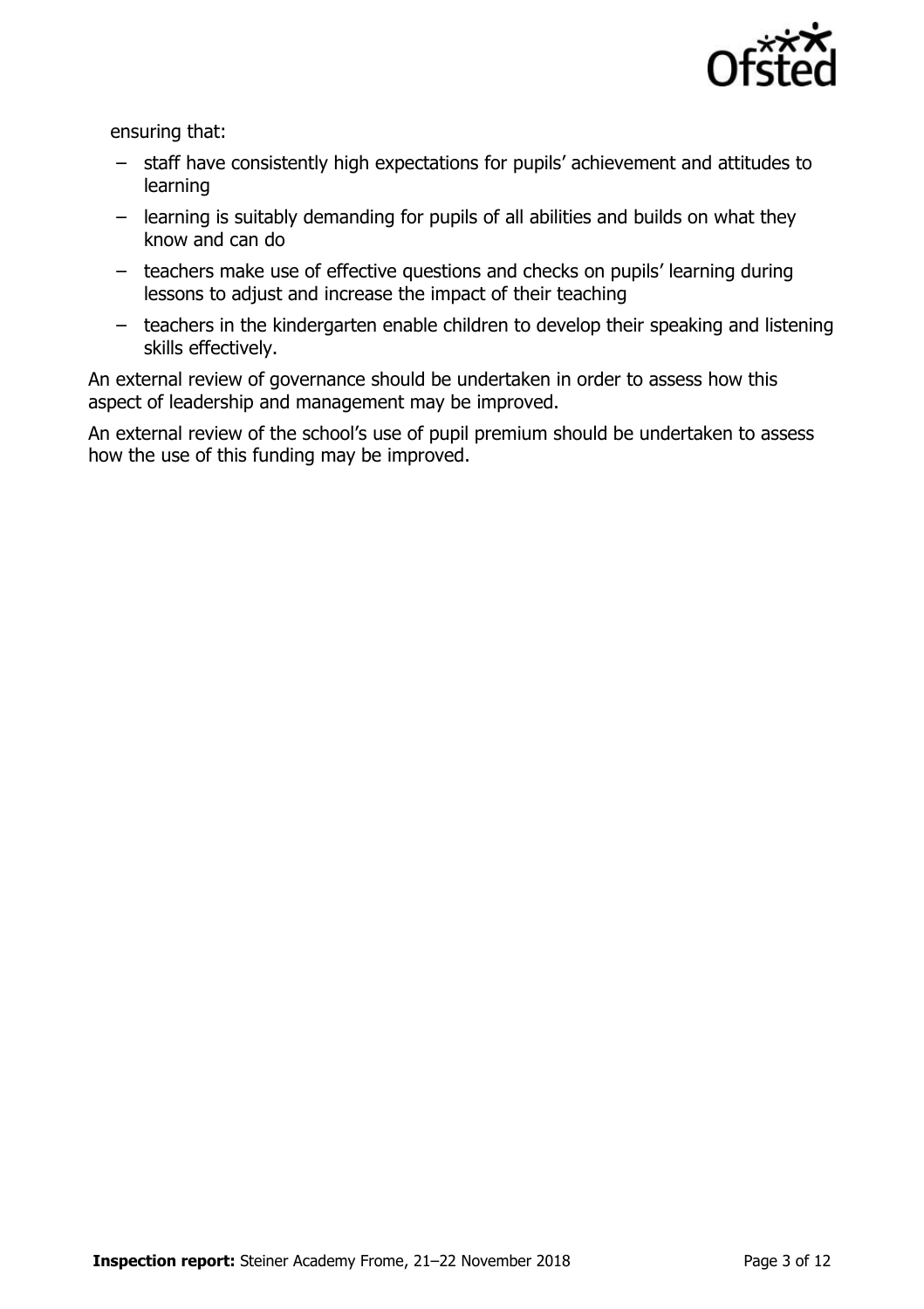

## **Inspection judgements**

#### **Effectiveness of leadership and management Inadequate**

- Leaders and governors have failed to provide pupils with a safe and effective education. Together, they have not ensured that essential systems are in place and that staff have the necessary skills, knowledge and understanding to fulfil their duties successfully. This is because their own knowledge of current statutory requirements is limited.
- Leaders have not established a culture that puts pupils' welfare and safety first. Some staff and parents feel unable to raise concerns as they feel threatened by leaders and governors. This places pupils at risk.
- Governors and leaders have not adhered to the school's complaints policy. Records of complaints show that responses do not address concerns directly and investigations lack rigour. Some parents feel that the process is unfair. This is not unfounded. Leaders cannot explain how they have learned or made changes as a result of upheld complaints.
- Equalities are not promoted effectively. Some parents expressed concerns that staff and governors have discriminatory attitudes towards pupils with SEND and some parents.
- Senior leaders and the new middle leaders have provided some quidance and training for teachers. There is no evidence that this has had a positive impact on pupils' learning. Leaders cannot demonstrate that they have checked that teachers have implemented these changes and cannot explain how they have improved pupils' outcomes.
- Leaders cannot and have not explained how they spent the pupil premium last year or the difference that it has made to disadvantaged pupils' outcomes. Disadvantaged pupils do not achieve well because they do not receive any discernible extra support.
- The Year 7 literacy and numeracy catch-up premium has not been spent effectively. It is not clear how this money has been used. Pupils make inadequate progress in key stage 3 (class 6 to class 8).
- The physical education (PE) and sport premium cannot be accounted for. Leaders are not able to explain how this funding was used last year or how it will enhance younger pupils' physical education this year.
- The curriculum does not enable pupils to make good progress across a range of subjects. Pupils do not have the opportunity to acquire skills and knowledge at a suitable rate. Work in pupils' books shows that some subjects are taught more frequently than others. This varies across the different classes as each teacher interprets and implements the curriculum differently. Leaders do not check how the curriculum is taught.
- Pupils do not learn about British values and cannot discuss these. They are not well prepared for life in modern Britain.
- There is some provision for pupils' spiritual, moral, social and cultural education. However, leaders acknowledge that the quality and extent of this varies widely across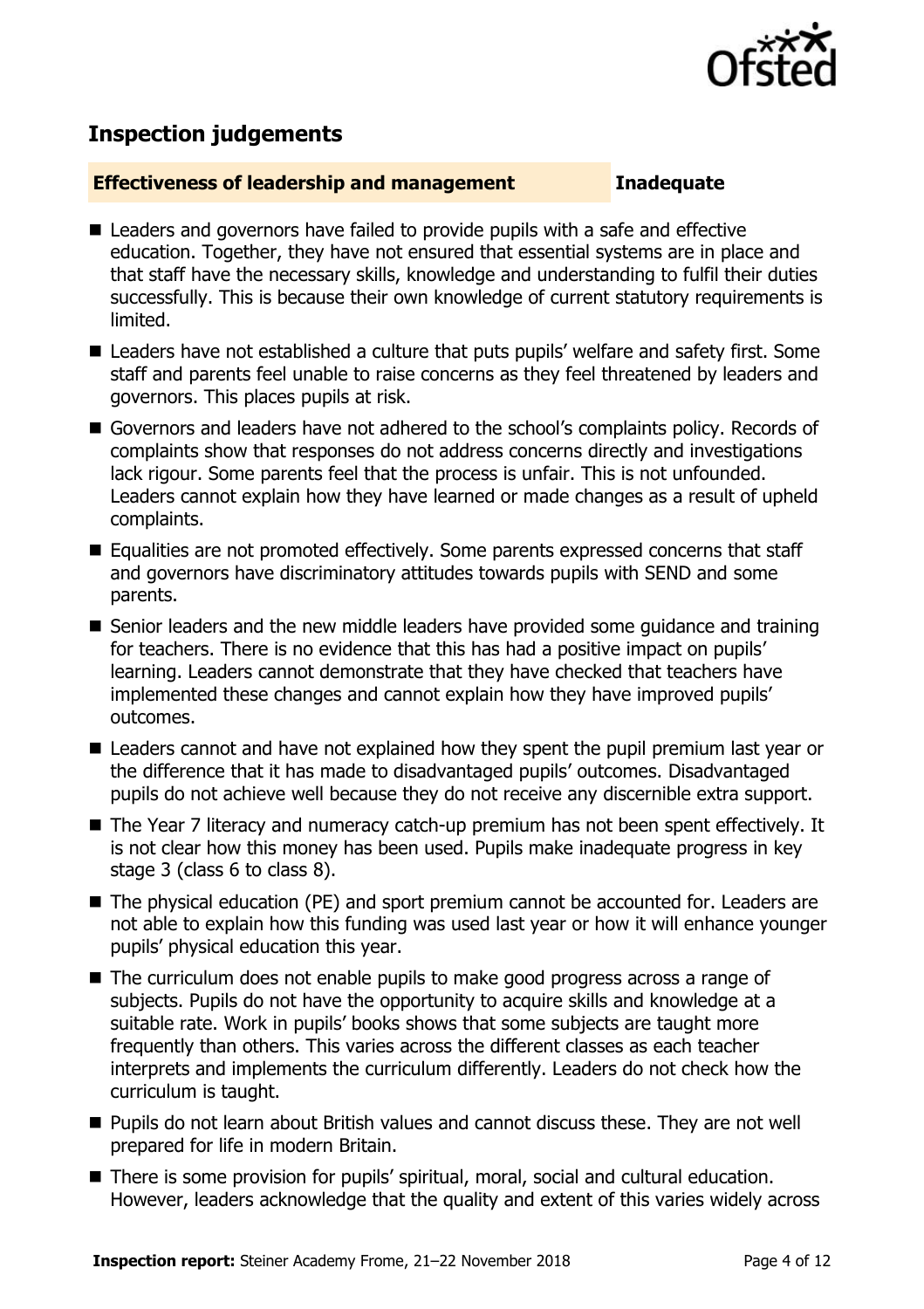

the school.

- Over time, pupils with SEND have not received effective support and have not achieved well. It is hard to identify what provision some pupils have received. The new special educational needs co-ordinator has rightly started to implement some necessary improvements. However, it is too soon to see the impact of these.
- The GCSE curriculum for pupils in class 9 (Year 10) is relatively narrow. Leaders hope to provide a wider range of options for pupils in the future.
- $\blacksquare$  Most parents are very supportive of the school. However, a significant minority of parents shared serious concerns with inspectors before and during the inspection. These related to pupils' safety and well-being, bullying, the quality of leadership and management and how well the needs of pupils with SEND are met.
- $\blacksquare$  It is recommended that the school does not appoint newly qualified teachers.

### **Governance of the school**

- Governance is weak. Governors do not demonstrate sufficient understanding of the statutory requirements of governing bodies and have not ensured that they are met. For example, they have not ensured that safeguarding is effective.
- Governors do not hold leaders to account. Minutes of governors' meetings do not demonstrate that governors ask leaders any challenging questions. As a result, the school is not providing pupils with a suitable education.
- Leaders' reports to governors are short, vague and unhelpful. There is no evidence that governors have asked for, or received, all of the information that they need to undertake their duties effectively.
- Governors do not oversee the strategic direction of the school effectively. The school development plan, agreed by governors, is too broad and does not identify or tackle the school's many and significant weaknesses.

### **Safeguarding**

- The arrangements for safeguarding are not effective.
- Records of child protection and the management of allegations do not enable leaders to keep pupils safe. They lack rigour and do not bring together important information. This means that leaders cannot maintain effective oversight of these serious concerns. This places pupils at risk of harm.
- Recruitment processes do not ensure that staff are suitable and safe to work with children. Records are not thorough. Checks and references are not complete for all staff.
- Leaders have not set out clearly how they expect staff to behave to keep pupils safe. Leaders' guidance on staff behaviour is confusing. This makes it hard for staff to understand what is expected of them.
- Leaders say that they provide clear expectations to staff about the use of physical restraint on pupils. However, the school's own records show that staff are not following these guidelines and use inappropriate methods. These are often not recorded,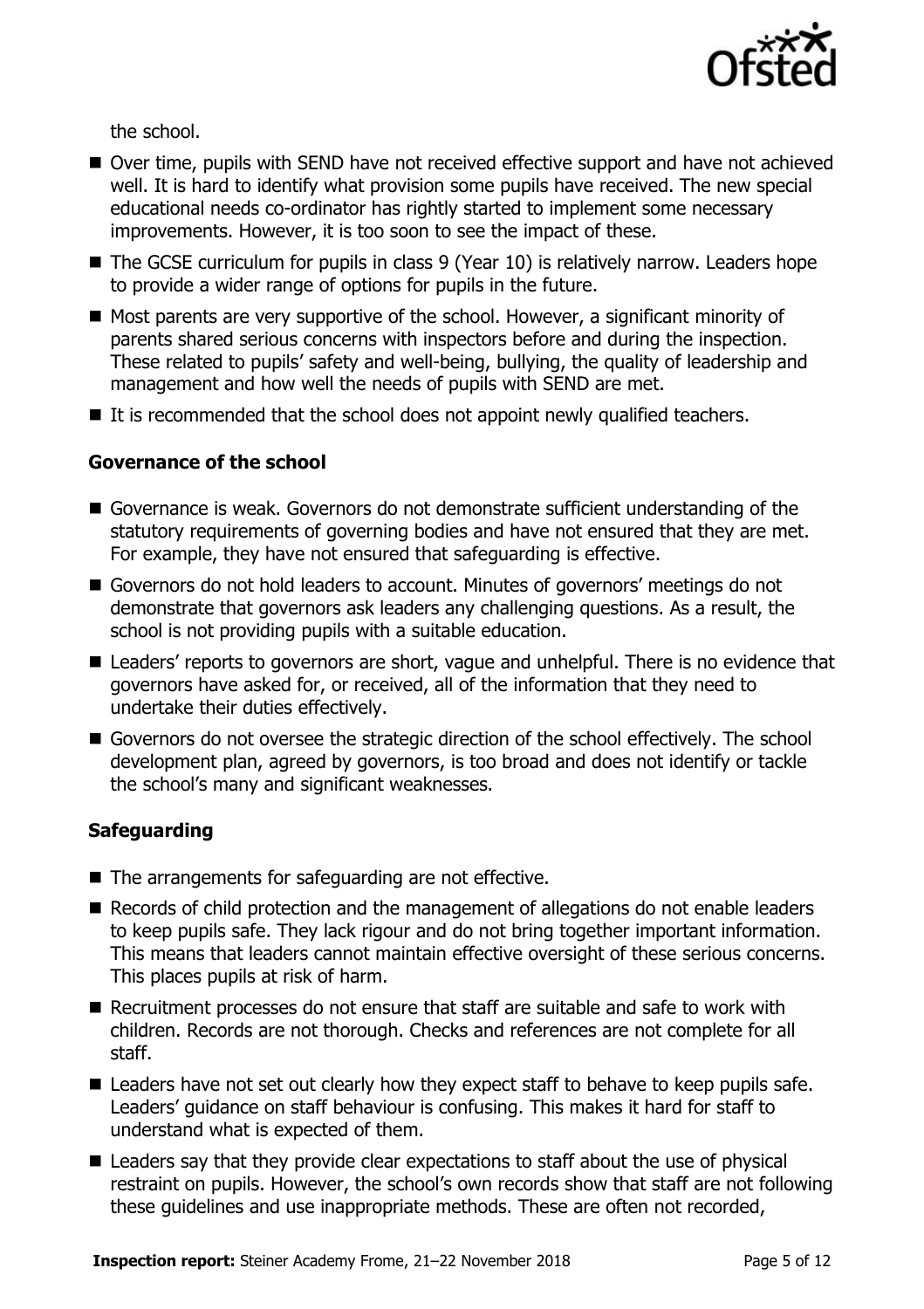

overseen or dealt with appropriately.

■ At various points, and in different places, throughout the school day, inspectors observed that pupils were not supervised well enough. Pupils said that staff are not always available to help them when they need it.

#### **Quality of teaching, learning and assessment Inadequate**

- Teachers do not have high expectations for what pupils can achieve. Pupils' exercise books show that they undertake work that is well below the standards expected for their age. Consequently, pupils are underachieving across the curriculum.
- **E** Lessons do not build on what pupils already know or provide pupils with the right opportunities to practise what they have learned. This means pupils do not develop their learning appropriately.
- **Pupils' books show that work can often be too easy for some and too hard for others.** Pupils, including those with SEND, usually complete the same tasks. Teachers do not match tasks to pupils' different needs.
- Teachers do not notice or tackle low-level disruption. Often, pupils talk over the teacher or walk around the classroom freely during teaching. As a result, pupils are able to opt out of lessons if they choose. This further inhibits their learning.
- Teachers do not monitor pupils' learning routinely during lessons. This means that, when pupils find work too hard or too easy, teachers do not realise soon enough, and do not, therefore, adjust their teaching accordingly. As a result, pupils' progress is limited.
- In class 9 (Year 10), where learning is effective, teachers provide pupils with challenging tasks. These pupils say that they are enjoying the rigours of the subjects that they are studying at GCSE.

#### **Personal development, behaviour and welfare Inadequate**

#### **Personal development and welfare**

- The school's work to promote pupils' personal development and welfare is inadequate.
- Leaders have not prioritised pupils' welfare. Their responses to serious complaints relating to pupils' well-being have not addressed issues that place pupils at risk of potential physical and emotional harm.
- A minority of parents have raised concerns about bullying. Pupils who spoke to inspectors did not express any concerns about bullying. However, there is no evidence that senior leaders have effective oversight of allegations or incidents of bullying. Records of incidents are not clear.
- There is little provision in the curriculum for pupils to learn how to keep themselves safe. Pupils recognise that using social media and playing games online can place them at risk. They told inspectors that they would like to learn how to stay safe online.
- Older pupils are articulate and thoughtful. They are pleased to have had a chance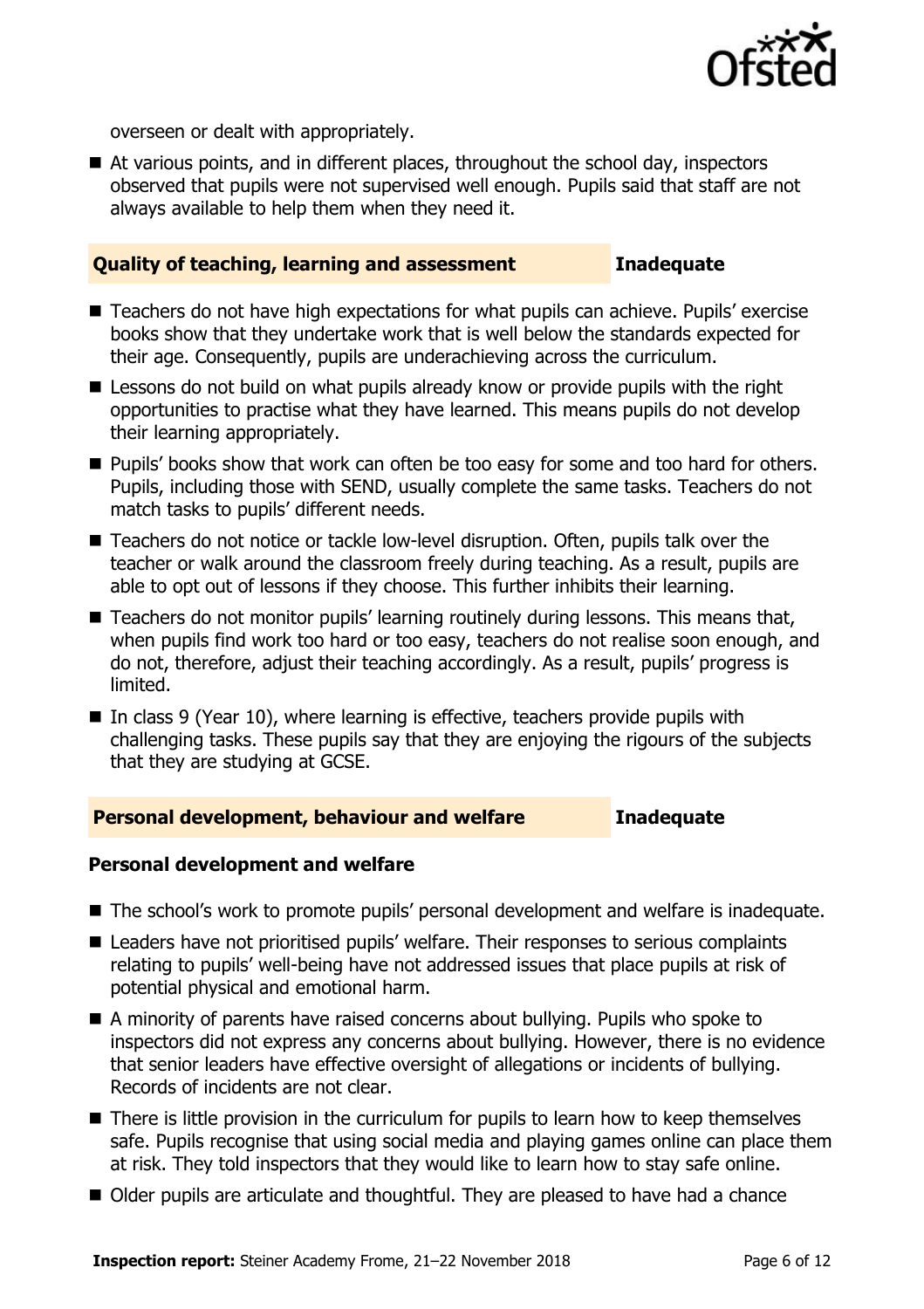

recently to share their views on religious education and suggest some improvements. Pupils have also rightly identified that they need to improve their behaviour.

#### **Behaviour**

- $\blacksquare$  The behaviour of pupils is inadequate.
- Low-level disruption in classes is common. Pupils report that this often inhibits their learning. Leaders and staff have not tackled this behaviour. Consequently, pupils' education has suffered.
- There is no consistent approach to managing pupils' behaviour and this places pupils at risk. In some instances, staff do not address misbehaviour at all. At other times, responses to challenging behaviour have been disproportionate. There has been a recent and significant increase in the number of fixed-term exclusions. This is particularly the case for pupils with SEND.
- Pupils attend school regularly. The rate of attendance has been similar to the national average for the last three years.

#### **Outcomes for pupils Inadequate**

- Current pupils in class 1 (Year 2) to class 8 (Year 9) make insufficient progress across a range of subjects. This is because the curriculum does not build on or develop pupils' skills, knowledge and understanding.
- **Pupils with SEND do not achieve well enough. Leaders have not ensured that they have** received effective support over time.
- There is no evidence to suggest that disadvantaged pupils achieve any better than their classmates. Additional funding has not been used to raise the achievement of these pupils.
- At the end of class 5 (Year 6) pupils do not reach the standards expected for their age. Over the past three years, very few pupils have reached the expected standard or higher in reading, writing and mathematics at the end of key stage 2. Pupils' attainment in English grammar, punctuation and spelling and science is similarly low.
- The school does not prepare pupils well enough for the next stage in their education. Work in pupils' exercise books shows that pupils in key stage 3 are not meeting the expectations for their age. The oldest pupils reported that the curriculum leading up to their GCSE courses has left them feeling ill-prepared.
- Work in exercise books shows that pupils in class 9 (Year 10) are making accelerated progress. This is because teaching is based on the detailed syllabuses provided for the GCSE qualifications.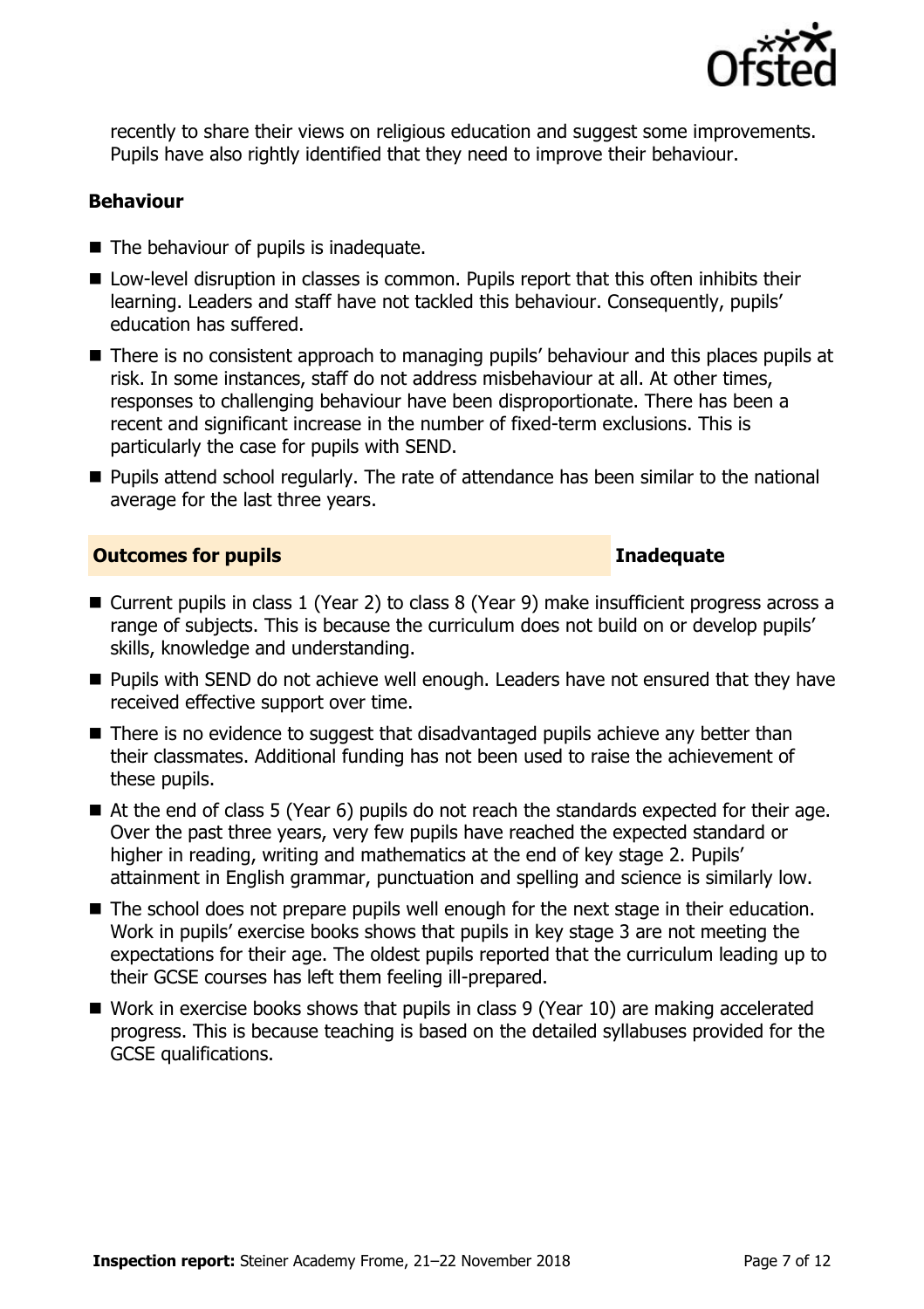

### **Early years provision Inadequate**

- Senior leaders have not ensured that children in the kindergarten are safe. This is because children in the early years are subject to the same safeguarding arrangements as other pupils.
- Staff in the kindergarten are not equipped to support children with challenging behaviour. Records show that staff in the early years have used inappropriate physical restraint in these classes.
- The new early years leader, appointed in September 2018, has not yet been able to have an impact on children's learning. She has rightly identified that assessments of children's development are inaccurate. However, she has not had enough time to address these shortcomings. This means that there is no reliable information to show whether children make progress in this provision.
- Senior leaders have not ensured that teaching in the kindergarten is meeting children's needs. There are limited opportunities for children to develop their speaking and listening skills.
- There is evidence that teachers work closely with parents. Teachers visit children at home before they join the kindergarten and find out about their interests and development. They make regular contact with parents and take time to get to know them. Many parents told inspectors that they valued the relationships that they have built with their child's kindergarten teacher.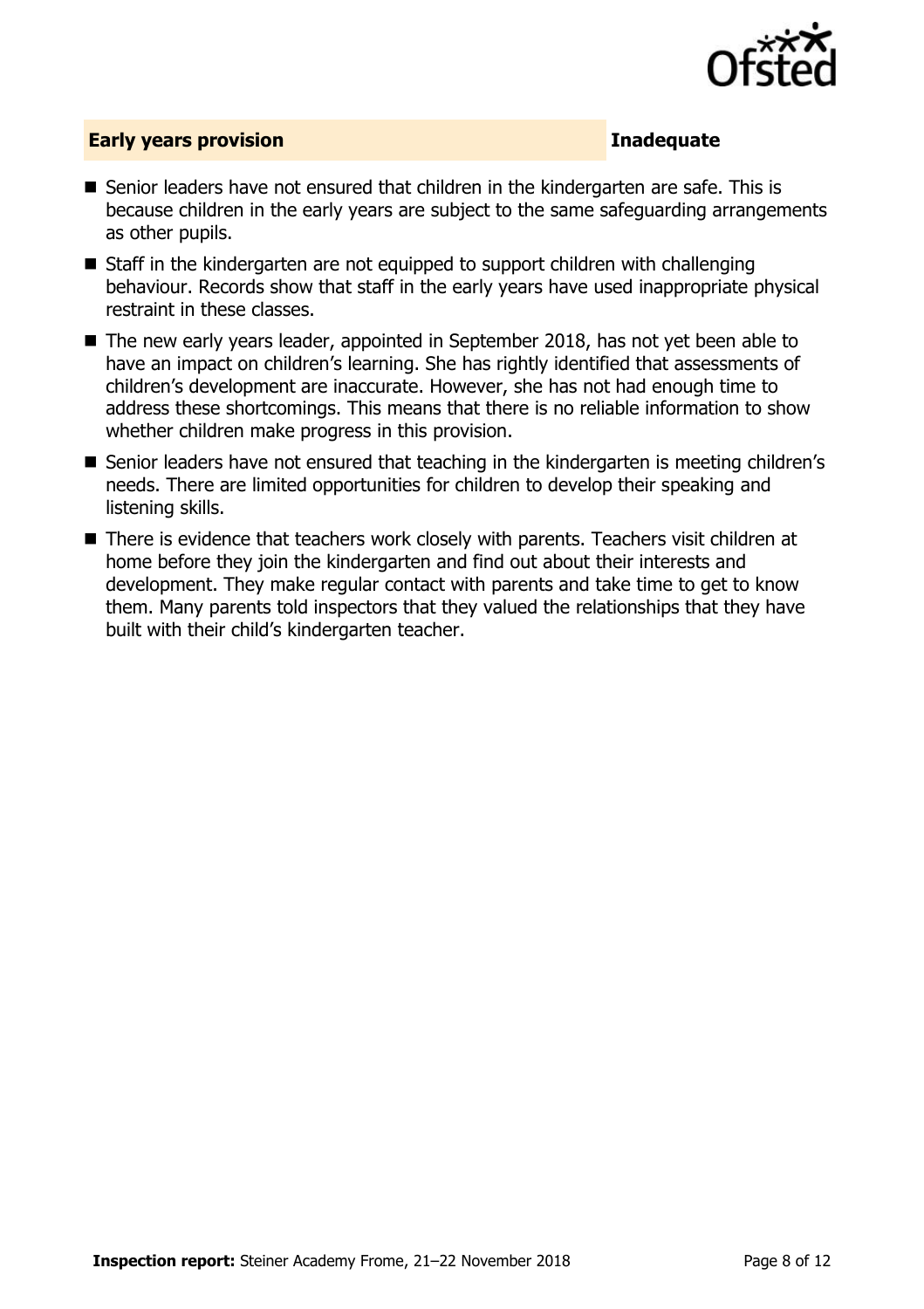

## **School details**

| Unique reference number | 138383   |
|-------------------------|----------|
| Local authority         | Somerset |
| Inspection number       | 10082661 |

This inspection of the school was carried out under section 5 of the Education Act 2005.

| Type of school                      | All-through                     |
|-------------------------------------|---------------------------------|
| School category                     | Academy free school             |
| Age range of pupils                 | 3 to 16                         |
| <b>Gender of pupils</b>             | Mixed                           |
| Number of pupils on the school roll | 407                             |
| Appropriate authority               | Board of trustees               |
| Chair                               | <b>Guy Marson</b>               |
| Principal                           | <b>Trevor Mepham</b>            |
| Telephone number                    | 01373 832804                    |
| Website                             | www.steineracademyfrome.co.uk   |
| <b>Email address</b>                | admin@steineracademyfrome.co.uk |
| Date of previous inspection         | 26 February 2014                |

### **Information about this school**

- The school first opened in September 2012 in the village of Corsley. It moved to the site in Frome in September 2014. Since then, pupil numbers have increased steadily. The school currently has pupils aged between three and 15 years old.
- The school is exempt from delivering the literacy, number, technology, arts and design, understanding and moving and handling requirements of the early years foundation stage. It is also exempt from carrying out assessments at the end of the early years foundation stage and key stage 1. The school is also exempt from administering the Year 1 phonics screening check. The school's funding agreement requires it to admit pupils to the national tests at the end of key stage 2 (class 5) and key stage 4 (class 10).
- Children continue in the early years foundation stage for one extra year. They join class 1 when they are in national curriculum Year 2.
- $\blacksquare$  The governing body are also the trustees of the school.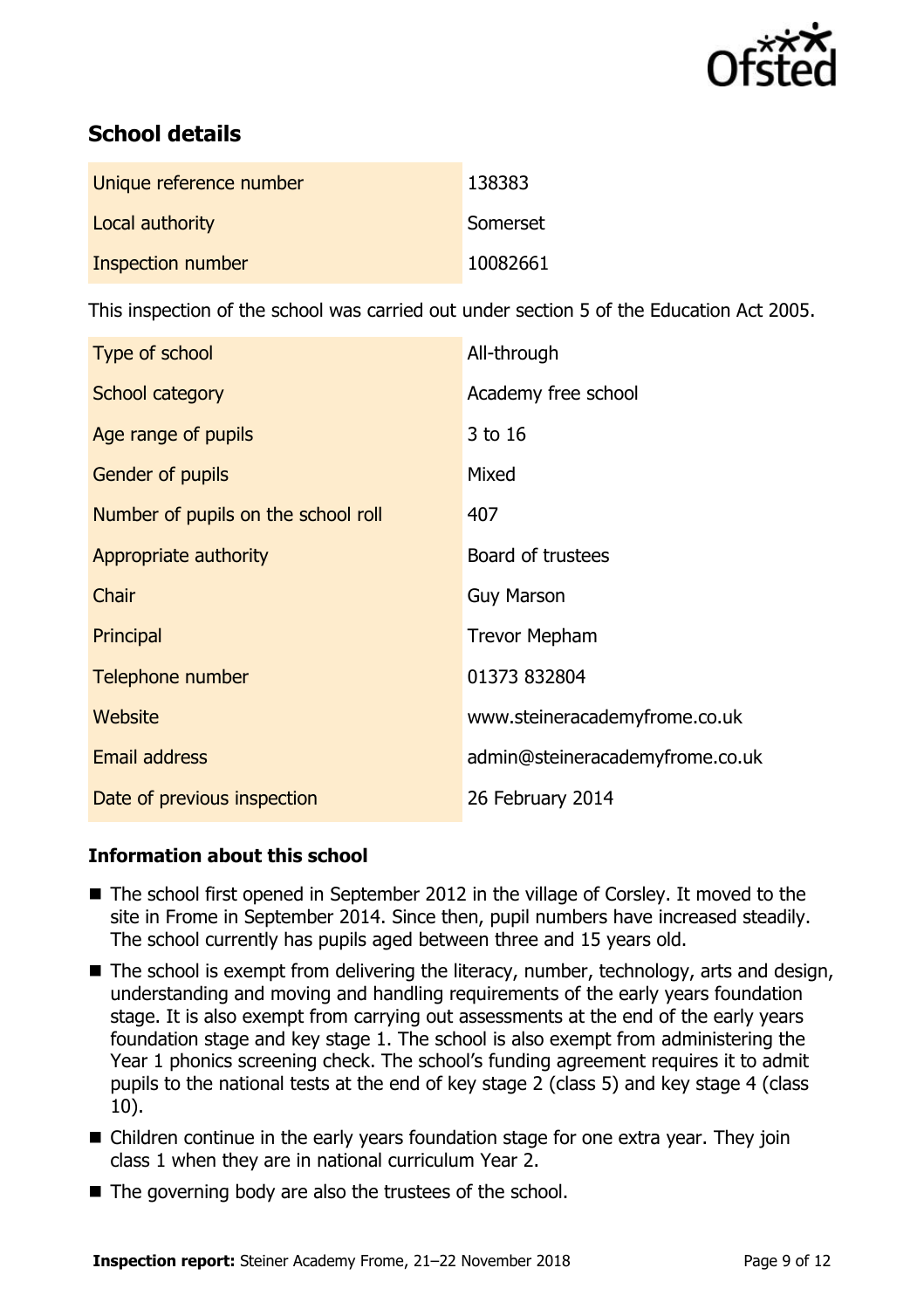

- The proportion of pupils with SEND is similar to the national average.
- The school has few disadvantaged pupils.
- One secondary pupil attends alternative provision at Critchill School on a part-time basis.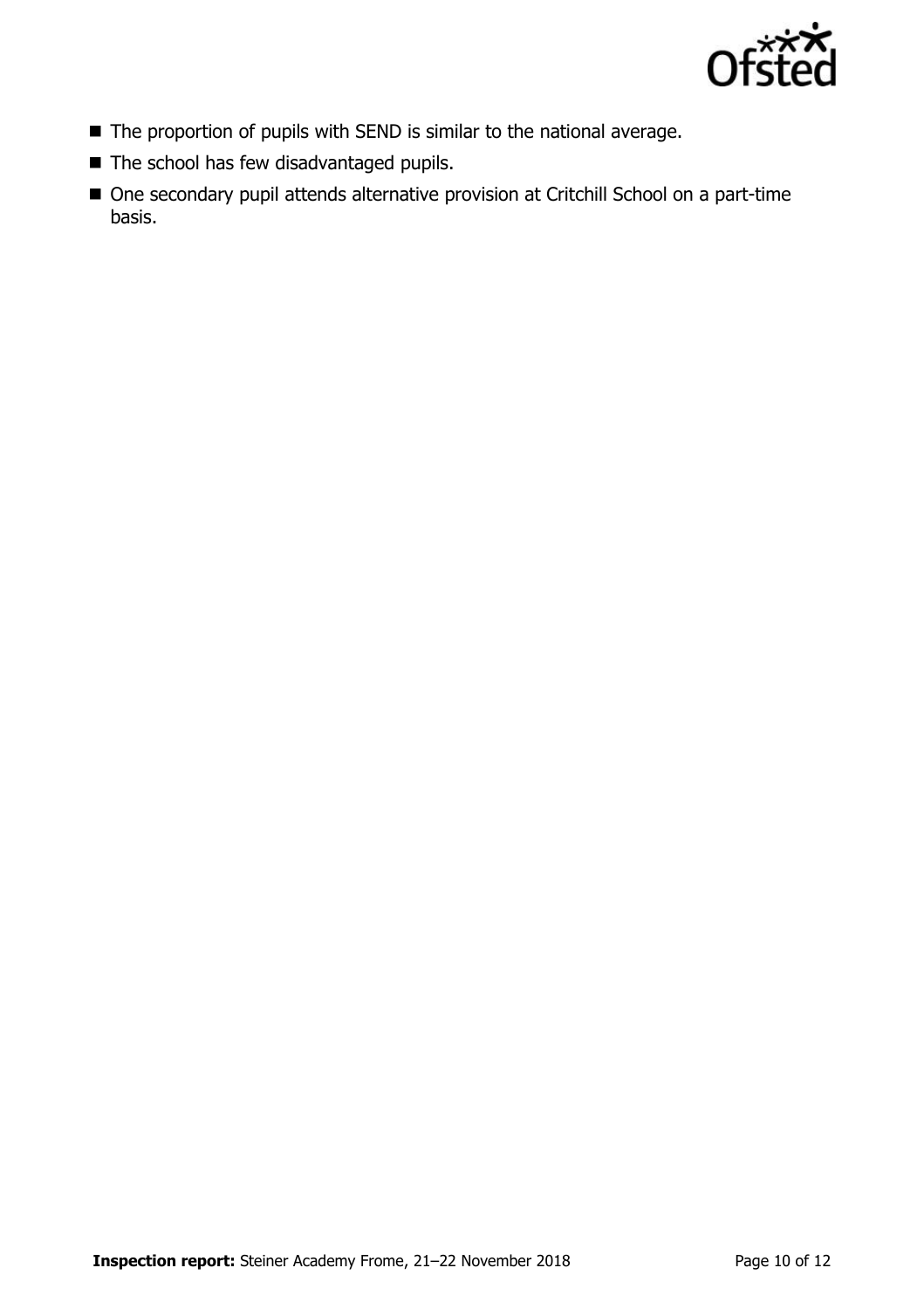

## **Information about this inspection**

- This inspection was conducted without notice to the school.
- The inspection was carried out following a number of complaints made to Ofsted which raised serious concerns. Her Majesty's Chief Inspector decided that an inspection should take place to follow up on the whole-school issues that were raised. Inspectors sought to establish whether leadership and management are effective, whether pupils are safe at the school, whether the needs of pupils with SEND are being met, whether pupils' behaviour is managed appropriately and whether pupils' well-being is promoted well.
- **Inspectors visited classes to speak to pupils and observe their learning. They also** looked at work in pupils' exercise books.
- Meetings were held with senior leaders, middle leaders, two group of pupils and six members of the governing body.
- **Inspectors spoke to two representatives of the local authority on the telephone.**
- Inspectors spoke to three parents on the telephone. Inspectors met with 20 parents at the school. There were 332 responses to the online questionnaire (Parent View). Inspectors also considered over 100 letters and emails.
- A range of documents were looked at, including the school's information about pupils' achievement, records of complaints, minutes of governors' meetings and records concerning pupils' attendance, behaviour and safety.

#### **Inspection team**

| Caroline Dulon, lead inspector | Her Majesty's Inspector |
|--------------------------------|-------------------------|
| Nicola Bennett                 | Her Majesty's Inspector |
| <b>Nathan Kemp</b>             | Her Majesty's Inspector |
| Julie Carrington               | Her Majesty's Inspector |